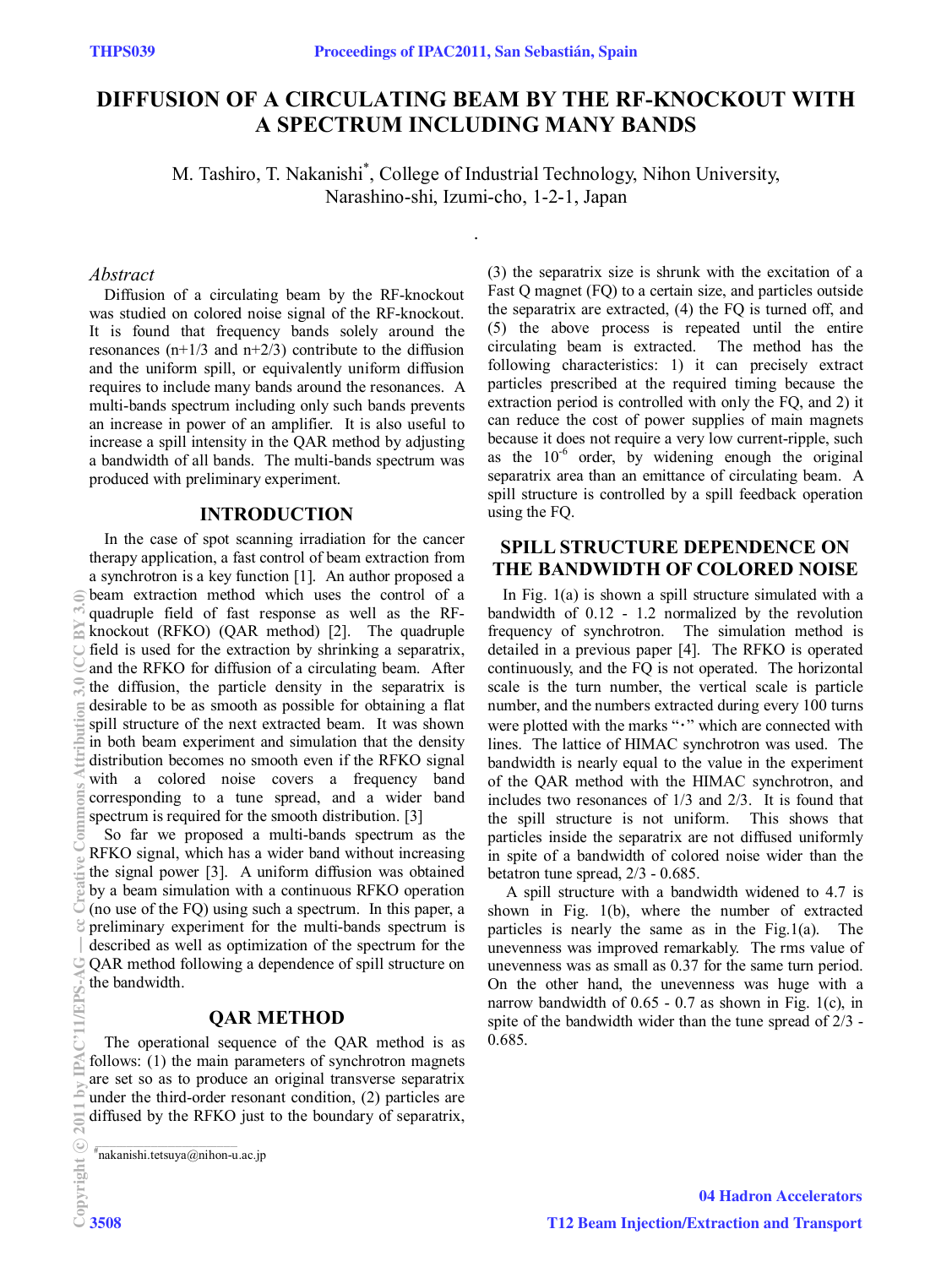

Figure 1: Spill structures with the bandwidths of 0.12-1.2 (a), 0.12-4.7 (b), and 0.65-0.7 (c).

# **COLORED NOISE WITH MULTI-BANDS**

The wider bandwidth of colored noise signal gives the more uniform spill, but it requires a larger rf power of an amplifier. Contribution of frequency components outside the tune spread was studied to investigate the possibility of reduction of rf power of an amplifier. The result showed that frequency bands of only around  $n+1/3$  and n+2/3 (n=0,1,2, $\cdots$ ) are useful in a wide band colored noise, and other regions do not effectively contribute to diffuse the particles inside the separatrix [3]. An example of such a spectrum including many bands around the resonances is shown in Fig. 2(a). A total signal power to obtain a spill intensity is not dependent on the gross bandwidth, and is equal to that of colored noise with one band.

On the other hand, the multi-bands spectrum is useful to increase a spill intensity in the QAR method. The spill intensity is dependent on particle density around a separatrix boundary. The density becomes large with increasing the colored noise amplitude, but it is limited to a value that particles do not go outside the separatrix. An adjustment of the bandwidth of all bands makes the density large without diffusing particles just around the separatrix boundary. Figure 2(b) shows a result with



Figure 2: Multi-bands spectrum (a) and spill structures with different bandwidths (b).

norrmalized pass bands of  $n+f_L-n+f_H$  and  $n+(1-f_H)-n+(1-f_H)$  $f_L$ ) with  $f_L$  =0.678 and  $f_H$  =0.689 together with  $f_L$  =0.65 and  $f_H = 0.7$  covering the tune spread completely, where

#### 04 Hadron Accelerators

#### T12 Beam Injection/Extraction and Transport 3509

*n*=0, 1, 2, 3, 4. The extracted particles increased to about 10 times. A sawtooth wave for the FQ coil current was used and the shrink rate of the separatrix was 20 %.

# **BANDWIDTH AND AMPLITUDE OF THE MULTI-BANDS**

Dependence of the spill on a bandwidth and an amplitude of the multi-bands spectrum are studied to extract particles more than 1 % of an accelerated beam. The used synchrotron lattice is one designed at NIRS for the carbon therapy facility [5]. The requirement is that the sum of particles extracted during the RFKO operation and ones in a separatrix area larger than 98 % of the original one is less than 0.1 % of each extracted particles. The 98 % means that variation of the separatrix area by ripple of the power supplies of main magnets is acceptable to 2 %. The number of bands is 10 (n=0-4), and  $f_H$  is fixed to 0.68 corresponding to the fractional part of the bare tune.

 Simulations were done with 200,000 turns and 200,000 particles, where the separatrix was produced during the first 10,000 turns. Variation of spill intensities calculated is shown in Fig. 3, and spill structures enlarged around 100,000 turns are shown in Fig. 4 together with operation periods of the RFKO and the FQ.



Figure 4: Spills and operation periods of RFKO and FQ.

Dependence of most extracted particles on  $f<sub>L</sub>$  was calculated for a shrink rate of 15 %. It has a maximum value of 1.65 % at  $f_L = 0.676$  which is shown in ratios to 200,000 particles and average values extracted between 50,000 and 200,000 turns . For a shrink rate of 20 %, it was 1.87 % at the same  $f_L$ , as shown in Table 1. Results when the extracted particles are decreased to around 1 % are also listed in Table 1. The amplitude of the multibands can be decreased to about one half. The extracted particles with the bands corresponding to the tune spread were 0.039 % at an relative amplitude of  $0.6 \times 10^{-5}$ .